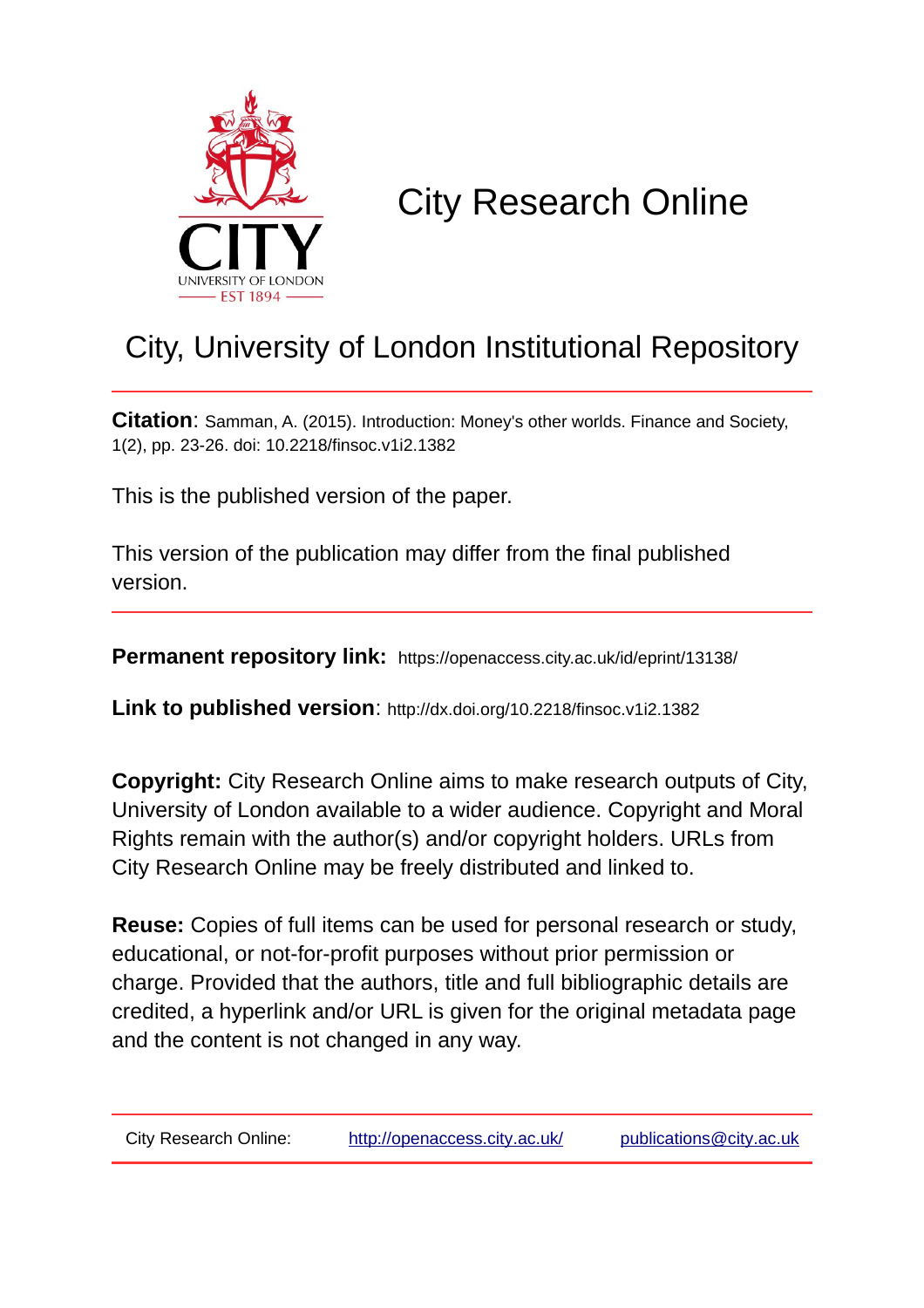

Finance and Society 2015, 1(2): 23-26 © The Author(s) 10.2218/finsoc.v1i2.1382



### Introduction: Money's other worlds

#### Amin Samman

City University London, UK

#### Ghosts in the machine

Since at least the nineteenth century, economists have imagined the market as a profoundly rational way of organizing society. Unlike other modes of economic organization, the market is governed by natural laws that ensure the most efficient possible allocation of resources. Modern financial economists take this logic even further, seeing new financial instruments as a means of efficiently managing risk. These visions betray a mechanical conception of economy. Like a well-oiled machine, buyers and sellers play their part in a larger whole, balancing each other out and enabling practical reason to lead societies to ever-greater levels of prosperity.

In many ways the contemporary financial economy does look like a machine. Think, for example, of its Bloomberg terminals, its automated trading systems, and its algorithm wars. But if global finance is a machine, then there is something irrational, something supernatural — even magical — about the way it operates. It is not just the periodic bouts of mania, panic, and crisis; nor is it the apparently endless drive to accumulate, to conjure more and more wealth out of a void. It is that in these and other processes, a range of psychic investments are at work — curious attachments that bind us to money, to projected futures, to imaginary orders, and ultimately, to the modes of power upon which capitalism depends. The magical parts make and move the mechanical whole. This, at least, is the controversial idea developed in a string of new books to which this forum is dedicated.

In *What Money Wants* (2014), Noam Yuran suggests that money is best viewed as an object of desire — a thing without qualities that moves through and shapes human history, inducing its owners to engage in frantic, aimless, and endless activity. Money, too, is the focus of Martijn Konings' book, *The Emotional Logic of Capitalism* (2015). For Konings, however, money should be understood in semiotic terms — not as a mere sign but as an icon, an affective sign through which particular kinds of money economies are produced. In both books, money is neither a simple tool nor a mere figment of the collective imagination — it is something to which we are bound through the magic of fantasy.

Money's fantastical dimensions also take center stage in the recent work of Joseph Vogl and Paul Crosthwaite. For Vogl and Crosthwaite, money is indeed a peculiar thing, leaving behind itself a long trail of metaphysical anxiety. But for both authors, these anxieties are fundamentally reconfigured when money becomes credit. In *The Specter of Capital* (2015),

Corresponding author:

Amin Samman, Department of International Politics, City University London, Northampton Square, EC1V 0HB, UK. Email: amin.samman.1@city.ac.uk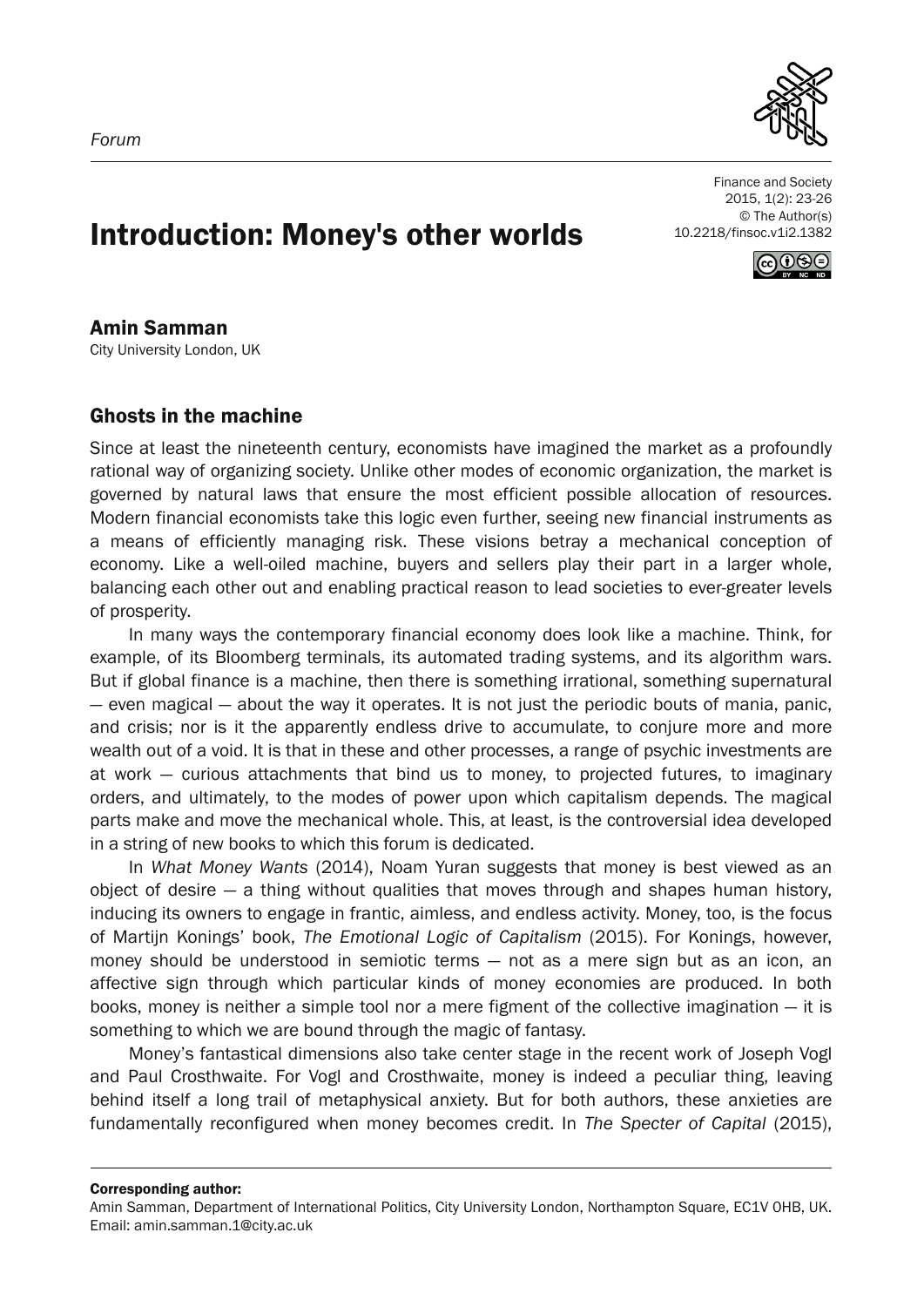Vogl charts the progressive transformation of ancient fears about moneymaking into a baseless regime of postmodern finance. With the derivatives revolution of the 1980s, he argues, capitalism becomes a specular machine — a semi-automatic information system, forever feeding off and haunted by the statistical futures it produces. In Crosthwaite's forthcoming book, *Speculative Investments*, financial markets are equally spectral, but instead of the all-seeing machine he finds the all-believing subject-analysts, traders, and fund managers, even central bankers, all thick as thieves with psychics and astrologers, engaging in numerology and invoking portentous omens. For Crosthwaite, these attempts to ride supernatural currents and to weather cosmic eruptions are not simply the stuff of superstition; they are part of the vital substance of contemporary finance.

It is precisely such a threat of eruption that concerns Mike Hill and Warren Montag in their book, *The Other Adam Smith* (2015). Smith is most typically associated with the idea of the 'invisible hand' and its connotations of economic order and social harmony. In this Smith stands in for reason with a capital 'R', representing a modern drive to discover and harness the hidden laws that structure human societies. But Hill and Montag maintain that there is an 'other' Smith, whose fears of insurrection lead him to write at length about the fragility of society, stressing that within it which defies our desires and designs for organizational wholeness. On this reading, Smith is neither honored nor abused by those neoliberals that claim his legacy. There are many Adam Smiths, and in the movements and gaps between these we might begin to glimpse modernity's relation to unreason. In what follows I will use a series of figures — imagined, real, metaphorical — to highlight some tensions and absences within the works introduced above.

#### Figures of finance

The first of these figures is Eric Packer, a financial wunderkind whose data-driven fantasies lead him and the global economy to ruin in Don LeLillo's novel *Cosmopolis* (2003). Vogl begins and ends his book with the story of Packer, which he deploys, not unlike DeLillo himself, as an allegory of contemporary finance capitalism. For Vogl, Packer's story not only simulates how financial markets whip themselves up into speculative frenzies, but also reveals how these frenzies confront society as a kind of exterior, alien force. Vogl's Packer is thus the detached agent of an autonomous realm, his actions shaping the swirling information vortex that governs the lives of everyday people. Yuran (2014: 32) also invokes the figure of Packer, but he does so precisely in order to debunk the assumption that "finance occurs in a no-place, always remote from everyday experience". Put simply, we are *all* implicated in the workings of money and finance. Konings (2015: 2), too, takes aim at the image of finance as disembedded from society, seeing economy instead as a field charged with "morality, faith, power, and emotion". The question this raises is how the arcane workings of high-tech finance relate to the emotional logics of everyday life in capitalist societies. Can the magical worlds of money work without a wider audience that ultimately believes in magic? And if the specter of capital comes back to haunt us all, then why do we still seek solace in money's ghostly arms? Why does money possess this power?

The next figure I would like to highlight is that of the money worshipper — the person who, for whatever reason, acts as if he or she is *too* attached to money. Both Konings and Yuran discuss this figure at length but their conclusions point in different directions. According to Yuran, those who seem too attached to money simply register the truth of money's power to organize our desires. When people act as if all they want is more money, it is because this is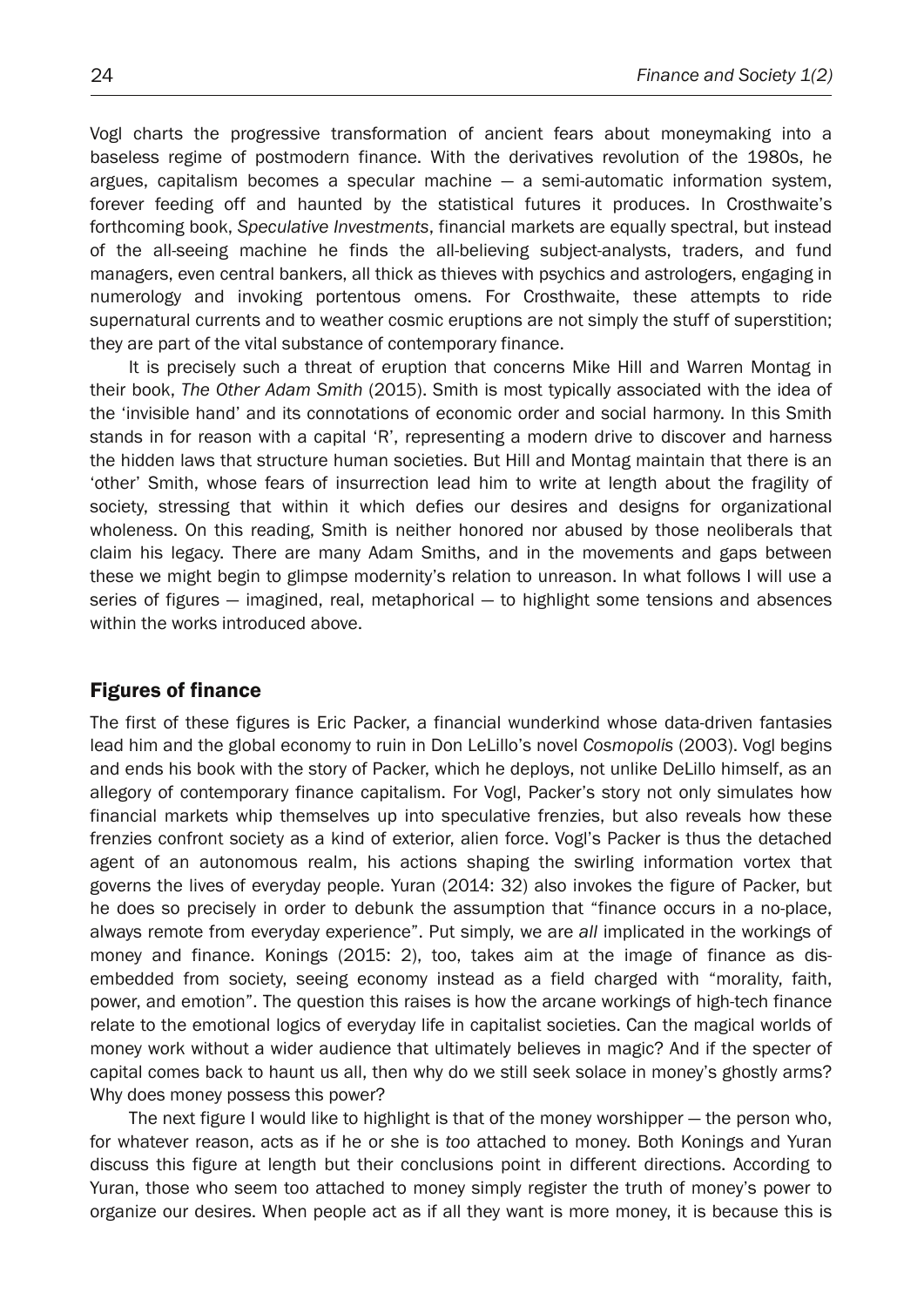what money itself wants. Money is thus the bearer of "an empty, negative desire" (Yuran, 2014: 71), and economic history the story of our becoming its agents. For Konings, money is indeed a powerful no-thing, but its power derives from its iconic status. Like the religious icons that came before it, money binds us to an invisible order by allowing us to understand without knowing. And just as in earlier debates over the religious idolater, the figure of the money worshipper works as a recurring trope, being used by people and groups to renew or reinvent the kinds of attachments to icons that they and others forge. Konings therefore attributes discursive power to the money-sign rather than positing money itself as a powerful object.

This divergence raises a number of questions. How does the money-form itself relate to the semiotic functioning of money-signs? Is it at all possible to account for the affective charge of money without considering both of these dimensions? And if the semiotic functioning of money displays a durable plasticity, with people inventing ever-new ways of relating to moneysigns, then should we not view money-forms in a similar light? Is there not something fundamentally pragmatic about the magical properties of money?

Continuing with the theme of our enigmatic attachment to money, my third figure is the technical analyst (or chartist) — a financial market professional who searches in streams of market data for signs of things to come, often drawing on supernatural discourses and their associated practices. For Crosthwaite (n.d.: 7), chartists unintentionally stage the truth of finance capitalism — namely, that it is a system founded on belief in the "existence and value of a host of mysterious and insubstantial entities". They also express, as Vogl (2015: 10) puts it, an alternative "will to knowledge" in the financial economy — an impulse to read the movement of asset prices not from an underlying sphere of earthly things but from a higher, cosmic plane of gods and deities.

This raises a question of how such impulses relate to those that underpin orthodox methods of financial analysis, as well as those that keep us returning to money itself as a means of structuring our individual and collective cosmologies. Does it matter that supernatural metaphors and practices exist in the financial world when the majority of financial institutions employ models based on assumptions of perfect rationality? How much weight should we give to outsider cosmologies when most people simply get on with the everyday rituals of using and making money? And lastly, what remains of the financial 'system' when we view it as made up of multiple milieus, each with its own ways of worldmaking?

This question of parts and wholes brings me to my fourth and final figure — the invisible hand. As Vogl points out, Adam Smith first uses this metaphor in his 1758 treatise, *History of Astronomy*, where it represents the limits to knowledge in polytheistic societies. When confronted with extraordinary phenomena, such as thunder or lightning, "the ancients would in the end simply turn to Jupiter's invisible hand" (Smith quoted in Vogl, 2015: 25). It is ironic, then, that Smith's economic rendering of Jupiter's hand would provide modern, 'rational' capitalism with one of its founding ideologies, and that the further this ideology was embedded into markets, the more unruly these markets would become, leading some to turn back to mythical portents in the sky. This is an irony, I am sure, that will not be lost on Hill and Montag. As they put it: "The work of sorting through Jupiter's fortune", using the tools of rational analysis, "comes up against limits in the form of everything else: those multitudes of causal factors, those multitudes that continue to 'rage', those historical forces variously said to be invisible, inarticulable rendered 'noise', or, simply, concealed" (Hill and Montag, 2015: 234). What they mean here is that there are always things beyond the ordered wholes we imagine, parts that cannot be grasped by rational thought, and which persist as a reminder that our systems of organization are partial, unstable, and subject to forces beyond them.